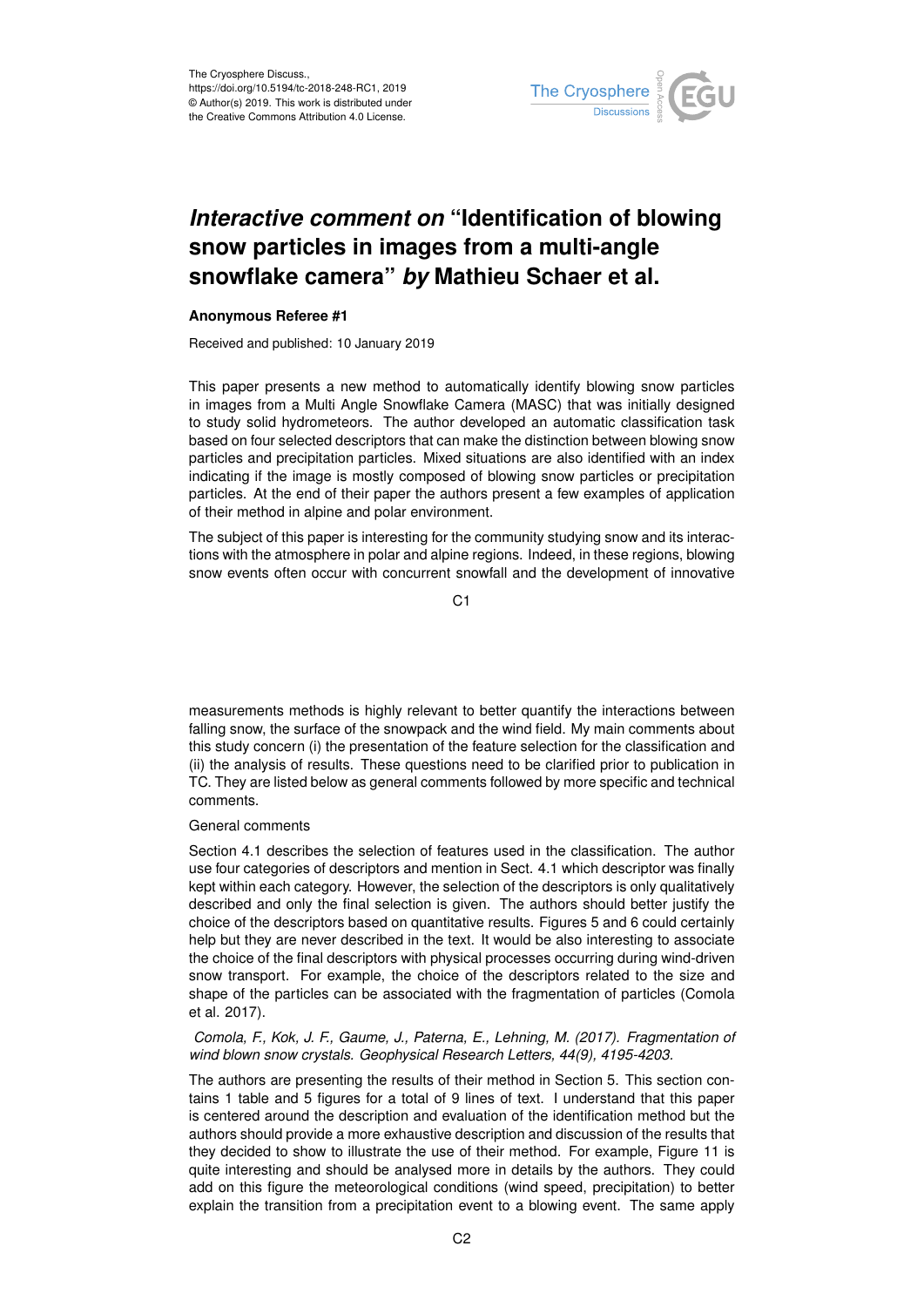to Figure 12. Can the authors comment on the different particle size distribution? For blowing snow particles, how does it compare with particle size distribution measured with Snow Particle Counters (Sato et al., 1993)?

Specific comments

P 2 L 9: present weather have also been used to monitor drifting and blowing snow near the surface (Bellot et al. , 2011).

*Bellot, H., Trouvilliez, A., Naaim-Bouvet, F., Genthon, C., Gallée, H. (2011). Present weather-sensor tests for measuring drifting snow. Annals of Glaciology, 52(58), 176- 184*

P 2 L 18-20: Naaim Bouvet et al. (2014) developed a automatic method to estimate the occurrence of snowfall as well as snowfall amount during blowing snow events using measurements from photoelectic sensors. It could be interesting to mention this study in the introduction since it dealt with topics similar to the ones presented in this paper.

*Naaim-Bouvet, F., Bellot, H., Nishimura, K., Genthon, C., Palerme, C., Guyomarc'h, G., Vionnet, V. (2014). Detection of snowfall occurrence during blowing snow events using photoelectric sensors. Cold Regions Science and Technology, 106, 11-21.*

P 4 L 4: the expression "exceptionally important" is rather unclear and the authors should provide typical values of the image frequency during blowing snow events.

P 4 L 15-16: we can expect different properties (size, shape and complexity) for the fresh-wind blown snow particles coming from the edges of the DFIR compared to more classic blown snow particles that have been exposed to transport in saltation and turbulent suspension. Can the author comment about it? In addition, the authors should comment on the potential deposition of blowing snow particles from the surrounding crests. Is it something that can be observed at the experimental site above Davos?

P 6 L3-7: The beginning of Section 3.1 contains a brief description of the MASC. Other technical details are provided at different places in Sections 1, 2 and 3. I recommend

 $C<sub>3</sub>$ 

the author to create in Section 2 a sub-section dedicated to the presentation of the MASC and summarizing the main characteristics of the instrument. In this subsection, it would be interesting to add more details regarding the MASC image frequency since it is used by the authors in their image classification method. What is the maximal frequency of the instrument? How does in depend on the particle concentration? To my knowledge, it is the first time the MASC is used to characterize blowing snow particles. It would be interesting if the authors can briefly compare the characteristics of the MASC and the Japanese Snow Particle Counters (SPC) (Sato et al., 1993) in terms of particle characterizations. The SPC can be currently considered as the reference device for blowing snow measurements (fluxes and particle size distribution).

*Sato, T., Kimura, T., Ishimaru, T., Maruyama, T. (1993). Field test of a new snowparticle counter (SPC) system. Annals of Glaciology, 18, 149-154.*

P 6 L 31-33: The authors computed quantiles and moments of the distribution of the considered feature. What are the typical numbers of particles on an image in the different situations: blowing snow, precipitation, and mixed situation?

P 9 L 11: the authors use the term "soft clustering" and the term "hard clustering" at P 10 L 24. These 2 terms can be indirectly understood when reading the text but I recommend the other to include in the text one or two sentences that clearly define these 2 terms.

P 10 L 9: it is not clear why the authors decided to remove exactly 80 data points (images ?) from the training dataset.

P 13 L 9-10: How do the authors justify the choice of having 10

P 13 L 15-17: The authors computed an index of mixing for each image as well as an index average among the 3 images with a given time identifier. Can the authors comment on the variability of the value of the index among the 3 images for a given time? Is their classification methods providing consistent results among the 3 cameras for a